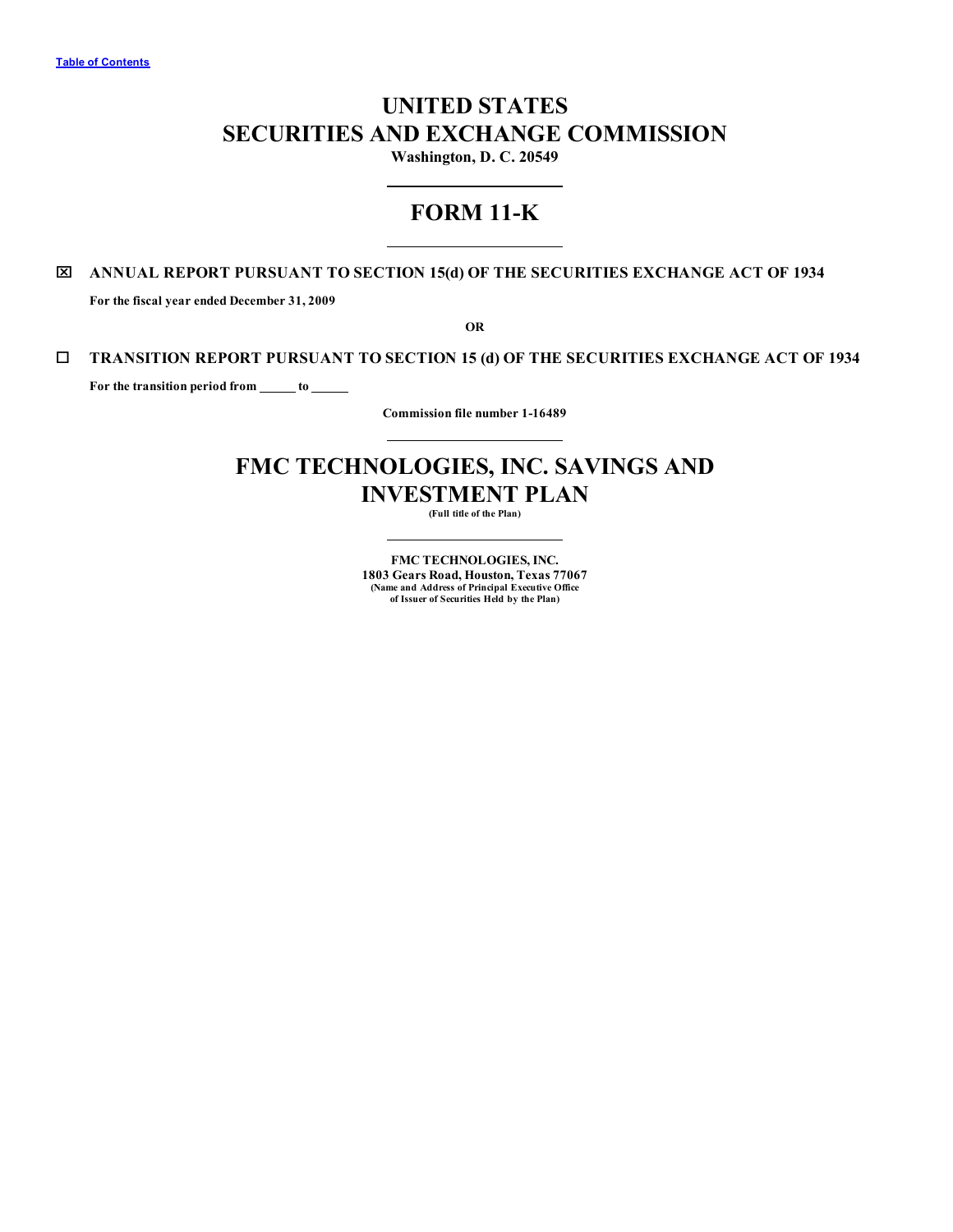# **Table of Contents**

<span id="page-1-0"></span>

| Reports of Independent Registered Public Accounting Firms                         | Page           |
|-----------------------------------------------------------------------------------|----------------|
| Financial Statements:                                                             |                |
| <b>Statements of Net Assets Available for Benefits</b>                            | 3              |
| Statements of Changes in Net Assets Available for Benefits                        | $\overline{4}$ |
| <b>Notes to Financial Statements</b>                                              | 5              |
| Supplemental Schedule:                                                            |                |
| Form 5500, Schedule H, Part IV Line 4i – Schedule of Assets (Held at End of Year) | 11             |
| Signature                                                                         | 13             |
| Exhibit 23.1                                                                      | 15             |
| Exhibit 23.2                                                                      | 16             |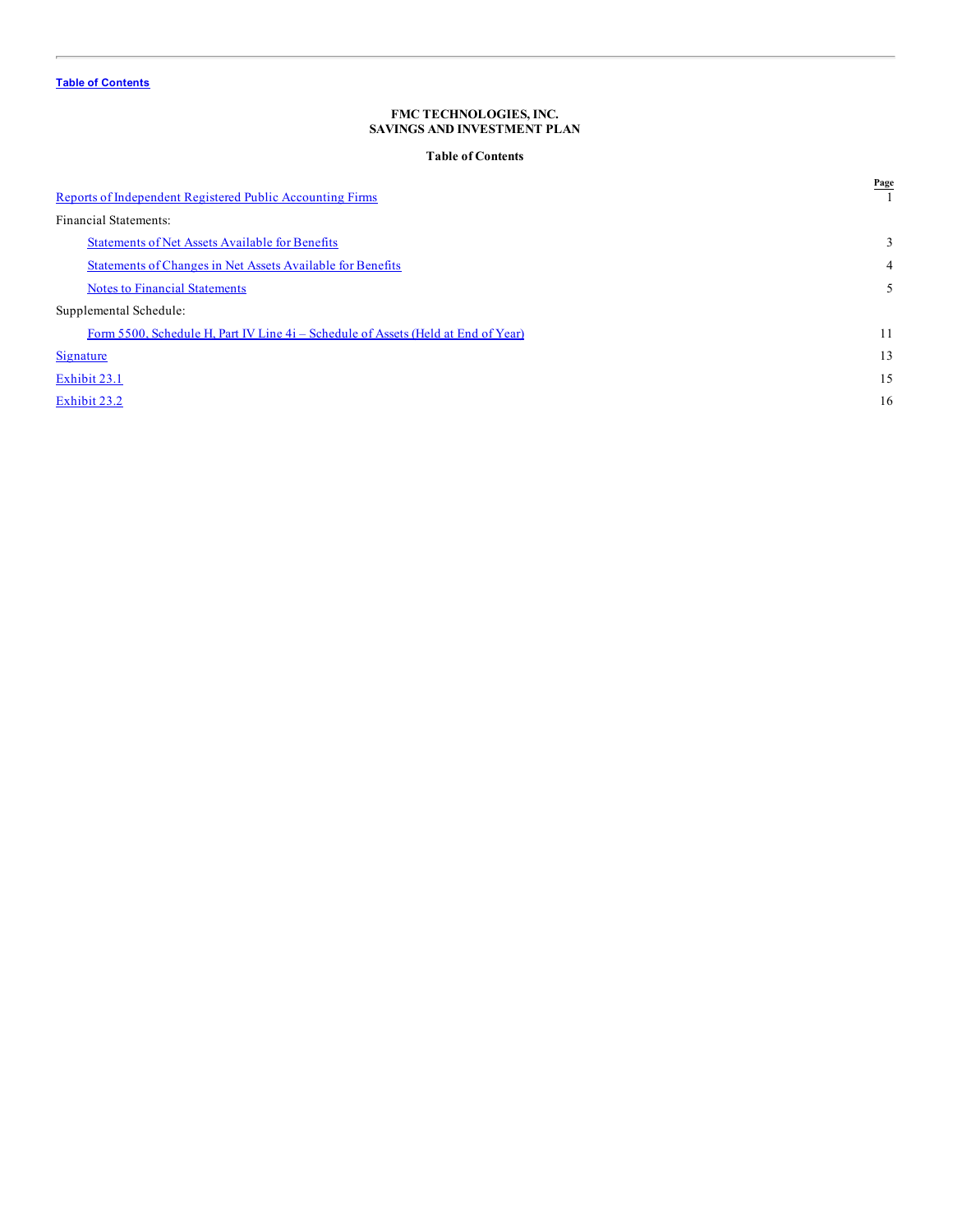#### **REPORT OF INDEPENDENT REGISTERED PUBLIC ACCOUNTING FIRM**

<span id="page-2-0"></span>The Employee Welfare Benefits Plan Committee of FMC Technologies, Inc.:

We have audited the accompanying statement of net assets available for benefits of the FMC Technologies, Inc. Savings and Investment Plan (the "Plan") as of December 31, 2009, and the related statement of changes in net assets available for benefits for the year then ended. These financial statements are the responsibility of the Plan's management. Our responsibility is to express an opinion on these financial statements based on our audit.

We conducted our audit in accordance with the standards of the Public Company Accounting Oversight Board (United States). Those standards require that we plan and perform the audit to obtain reasonable assurance about whether the financial statements are free of material misstatement. The Plan is not required to have, nor were we engaged to perform an audit of its internal control over financial reporting. Our audit includes consideration of internal control over financial reporting as a basis for designing audit procedures that are appropriate in the circumstances, but not for the purpose of expressing an opinion on the effectiveness of the Plan's internal control over financial reporting. Accordingly, we express no such opinion. An audit also includes examining, on a test basis, evidence supporting the amounts and disclosures in the financial statements, assessing the accounting principles used and significant estimates made by management, as well as evaluating the overall financial statement presentation. We believe that our audits provide a reasonable basis for our opinion.

In our opinion, the financial statements referred to above present fairly, in all material respects, the net assets available for benefits of the Plan as of December 31, 2009, and the changes in net assets available for benefits for the year then ended, in conformity with accounting principles generally accepted in the United States of America.

Our audit was conducted for the purpose of forming an opinion on the basic financial statements taken as a whole. The supplemental schedule of assets (held at end of year) as of December 31, 2009 is presented for the purpose of additional analysis and is not a required part of the basic financial statements, but is supplementary information required by the Department of Labor's Rules and Regulations for Reporting and Disclosure under the Employee Retirement Income Security Act of 1974. This supplemental schedule is the responsibility of the Plan's management. The supplemental schedule has been subjected to the auditing procedures applied in the audit of the basic financial statements and, in our opinion, is fairly stated in all material respects in relation to the basic financial statements taken as a whole.

/s/ McConnell & Jones

Houston, Texas June 11, 2010

- 1 -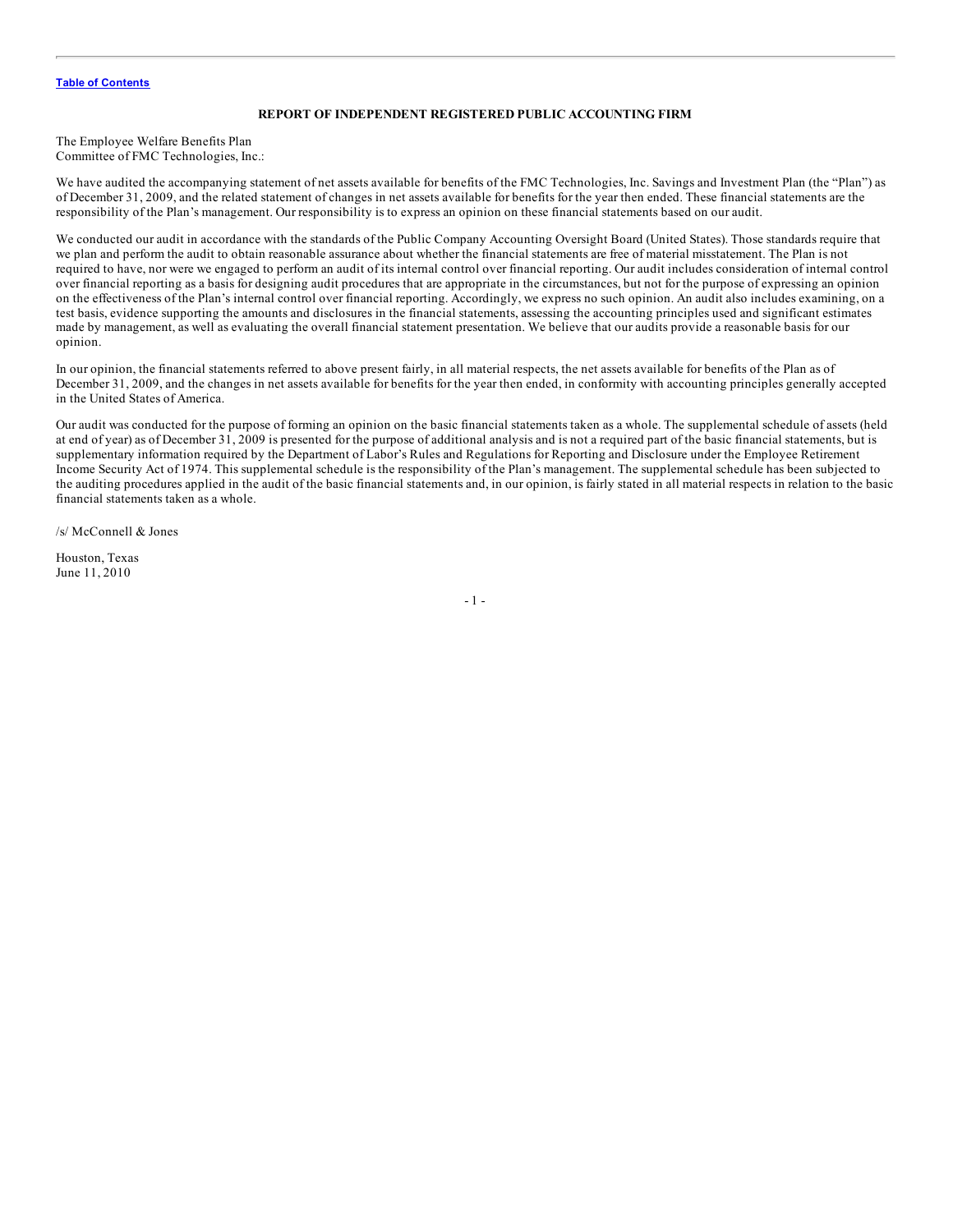#### **REPORT OF INDEPENDENT REGISTERED PUBLIC ACCOUNTING FIRM**

The Employee Welfare Benefits Plan Committee of FMC Technologies, Inc.:

We have audited the accompanying statement of net assets available for benefits of the FMC Technologies, Inc. Savings and Investment Plan (the "Plan") as of December 31, 2008, and the related statement of changes in net assets available for benefits for the year then ended. These financial statements are the responsibility of the Plan's management. Our responsibility is to express an opinion on these financial statements based on our audit.

We conducted our audit in accordance with the standards of the Public Company Accounting Oversight Board (United States). Those standards require that we plan and perform the audit to obtain reasonable assurance about whether the financial statements are free of material misstatement. The Plan is not required to have, nor were we engaged to perform an audit of its internal control over financial reporting. Our audit includes consideration of internal control over financial reporting as a basis for designing audit procedures that are appropriate in the circumstances, but not for the purpose of expressing an opinion on the effectiveness of the Plan's internal control over financial reporting. Accordingly, we express no such opinion. An audit also includes examining, on a test basis, evidence supporting the amounts and disclosures in the financial statements, assessing the accounting principles used and significant estimates made by management, as well as evaluating the overall financial statement presentation. We believe that our audit provides a reasonable basis for our opinion.

In our opinion, the financial statements referred to above present fairly, in all material respects, the net assets available for benefits of the Plan as of December 31, 2008, and the changes in net assets available for benefits for the year then ended, in conformity with accounting principles generally accepted in the United States of America.

/s/ Grant Thornton LLP

Houston, Texas June 25, 2009

 $-2 -$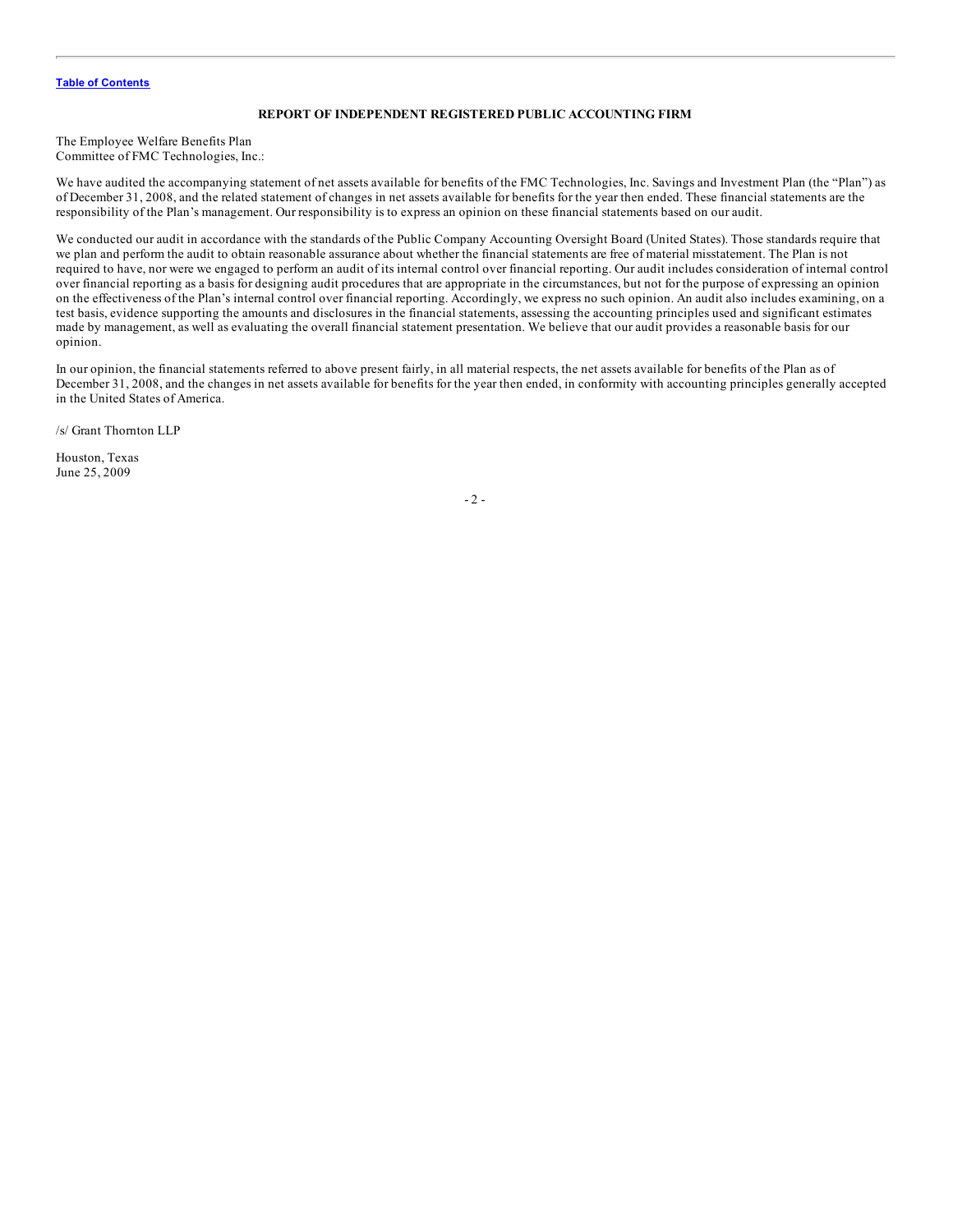Statements of Net Assets Available for Benefits

December 31, 2009 and 2008

# (In thousands)

<span id="page-4-0"></span>

|                                                                                                | 2009      | 2008      |
|------------------------------------------------------------------------------------------------|-----------|-----------|
| Assets:                                                                                        |           |           |
| Investments, at fair value                                                                     | \$404.549 | \$259,910 |
| Receivable – Employee contributions                                                            | 177       | 161       |
| Receivable – Employer contributions                                                            | 127       | 121       |
| Total assets                                                                                   | 404,853   | 260,192   |
| Liabilities:                                                                                   |           |           |
| Contributions refundable                                                                       |           | 164       |
| Accrued administrative expenses                                                                | 39        | 25        |
| <b>Total liabilities</b>                                                                       | 39        | 189       |
| Net assets available for benefits at fair value                                                | 404.814   | 260,003   |
| Adjustment from fair value to contract value for fully benefit-responsive investment contracts | 696       | 1,892     |
| Net assets available for benefits                                                              | \$405.510 | \$261,895 |

See accompanying notes to financial statements.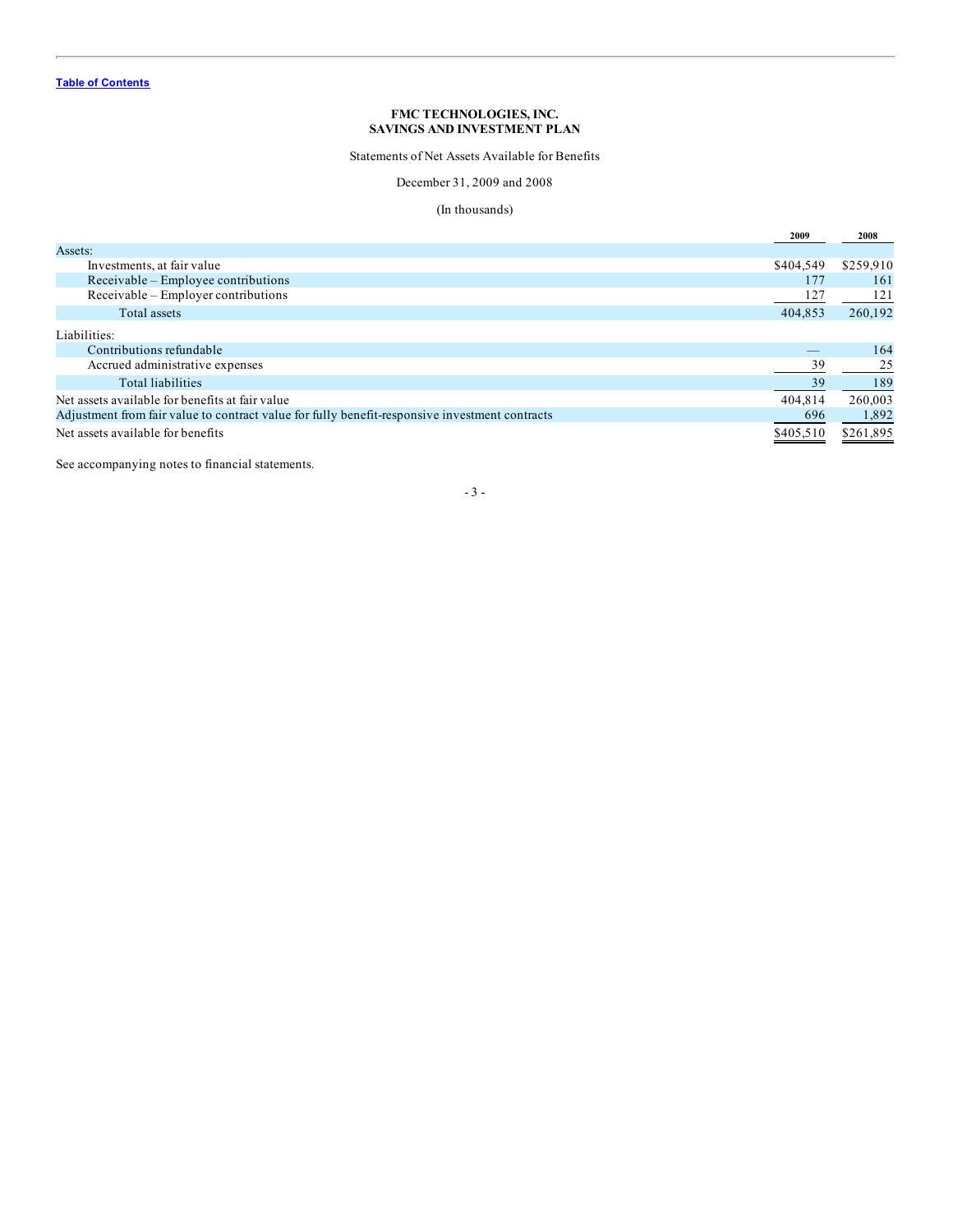Statements of Changes in Net Assets Available for Benefits

Years ended December 31, 2009 and 2008

# (In thousands)

<span id="page-5-0"></span>

|                                                              | 2009      | 2008        |
|--------------------------------------------------------------|-----------|-------------|
| Investment income (loss):                                    |           |             |
| Net appreciation (depreciation) in fair value of investments | \$135,494 | \$(122,847) |
| Interest and dividend income                                 | 4,020     | 11,099      |
| Net investment income (loss)                                 | 139,514   | (111,748)   |
| Contributions:                                               |           |             |
| Employee contributions                                       | 17,638    | 22,631      |
| Employer contributions                                       | 9,838     | 11,475      |
| Total contributions                                          | 27,476    | 34,106      |
| Deductions:                                                  |           |             |
| Benefit distributions to participants                        | 23,139    | 41,722      |
| Administrative expenses                                      | 236       | 231         |
| Total deductions                                             | 23,375    | 41,953      |
| Net increase (decrease) prior to transfer                    | 143,615   | (119, 595)  |
| Transfer to JBT Savings and Investment Plan                  |           | (244, 925)  |
| Net increase (decrease) in net assets available for benefits | 143,615   | (364, 520)  |
| Net assets available for benefits, beginning of year         | 261,895   | 626,415     |
| Net assets available for benefits, end of year               | \$405,510 | \$261.895   |

4

See accompanying notes to financial statements.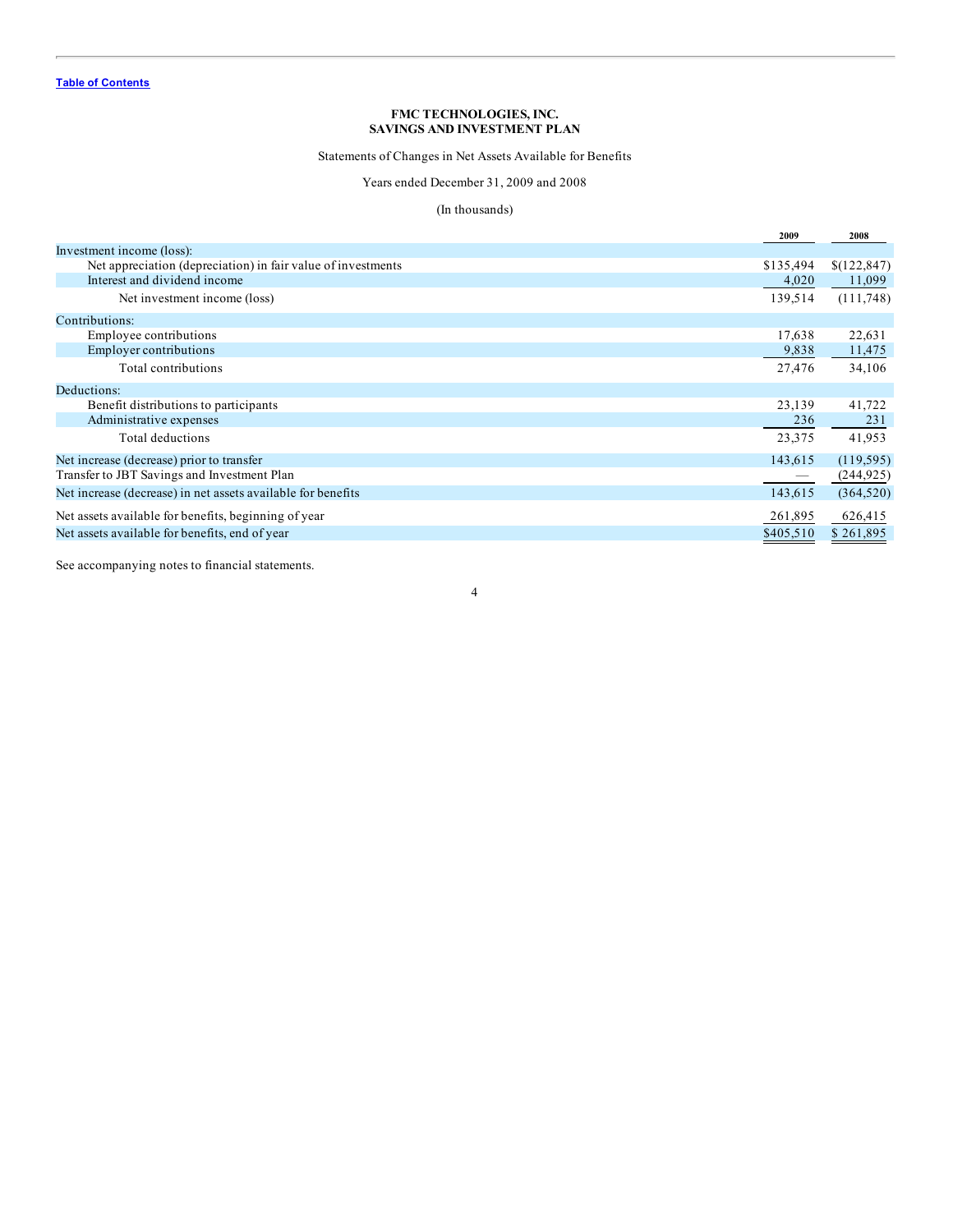Notes to Financial Statements

December 31, 2009 and 2008

#### <span id="page-6-0"></span>**(1) Description of the Plan**

The following description of the FMC Technologies, Inc. (the Company) Savings and Investment Plan (the Plan) provides general information. Participants should refer to the Plan Document for a more complete description of the Plan's provisions.

# *(a) General*

The Plan is a qualified salary-reduction plan under Section 401(k) of the Internal Revenue Code, and is available to all employees of the Company who meet certain eligibility requirements under the Plan. Such employees are eligible to participate in the Plan immediately upon commencement of their employment with the Company. The Plan is subject to the provisions of the Employee Retirement Income Security Act of 1974, as amended (ERISA). The Plan is administered by the FMC Technologies, Inc. Employee Welfare Benefits Plan Committee, acting on behalf of the Plan administrator, the Company.

On July 31, 2008, the Company completed the spin-off of the FoodTech and Airport Services businesses into a separate publicly traded company, named John Bean Technologies Corporation (JBT). The spin-off was accomplished through a tax-free dividend to the Company's shareholders. The Company has no further ownership interest in JBT and JBT has no ownership interest in the Company. In preparation of the spin-off, the John Bean Technologies Corporation Savings and Investment Plan (JBT Plan) was established on June 1, 2008. The Company transferred the vested and nonvested account balances of JBT employees into the JBT Plan. Effective with the spin-off, JBT assumed and became responsible for all liabilities of the JBT Plan.

On October 2, 2009, the Board of Directors of the Company approved an amendment to the Plan which requires the Company to make a nonelective contribution based on a participant's Compensation, as defined by the Plan, subject to certain limitations of the Internal Revenue Code of 1986, as amended (Code). The nonelective contribution will be made for all eligible nonunion employees hired or rehired on or after January 1, 2010, and current nonunion participants with less than five years of vesting service as of December 31, 2009. Eligible participants will become vested in any balance of their nonelective contribution account upon three years of service. The nonelective contribution is effective beginning January 1, 2010. Additionally, the amendment requires that an individual who is both a participant and an employee of the Company on or after December 31, 2009, shall be fully vested in the balance of his or her Company matching contribution.

#### *(b) Contributions*

The Plan allows participants to contribute a percentage of their Compensation. Participants may elect to contribute up to 75% of their total eligible compensation (20% for participants whose base salary is equal to or greater than the Internal Revenue Service (IRS) Highly Compensated Employee earnings limit) on a pre-tax or an after-tax basis. Participants may elect to make after-tax contributions, either as an alternative to pre-tax contributions, or in addition to pre-tax contributions. Pre-tax contributions were subject to the limitation of \$16,500 and \$15,500 for 2009 and 2008, respectively, under the Code. In addition, active employees who attain age 50 or older during the year are eligible to make catch-up contributions to the prescribed limit. The amount of the catch-up contribution was \$5,500 and \$5,000 for 2009 and 2008, respectively.

The Company makes matching contributions for all active participants, except for certain bargaining unit employees. The Company matches 100% of each participant's contribution, up to the first 5% of eligible compensation.

At December 31, 2009, a total of 4,375 current and former employees participated in the Plan.

#### *(c) Trust and Recordkeeping*

The Company and Fidelity Management Trust Company (the Trustee) established a trust (the Trust) for investment purposes as part of the Plan. The Trustee is also the Plan's recordkeeper.

- 5 -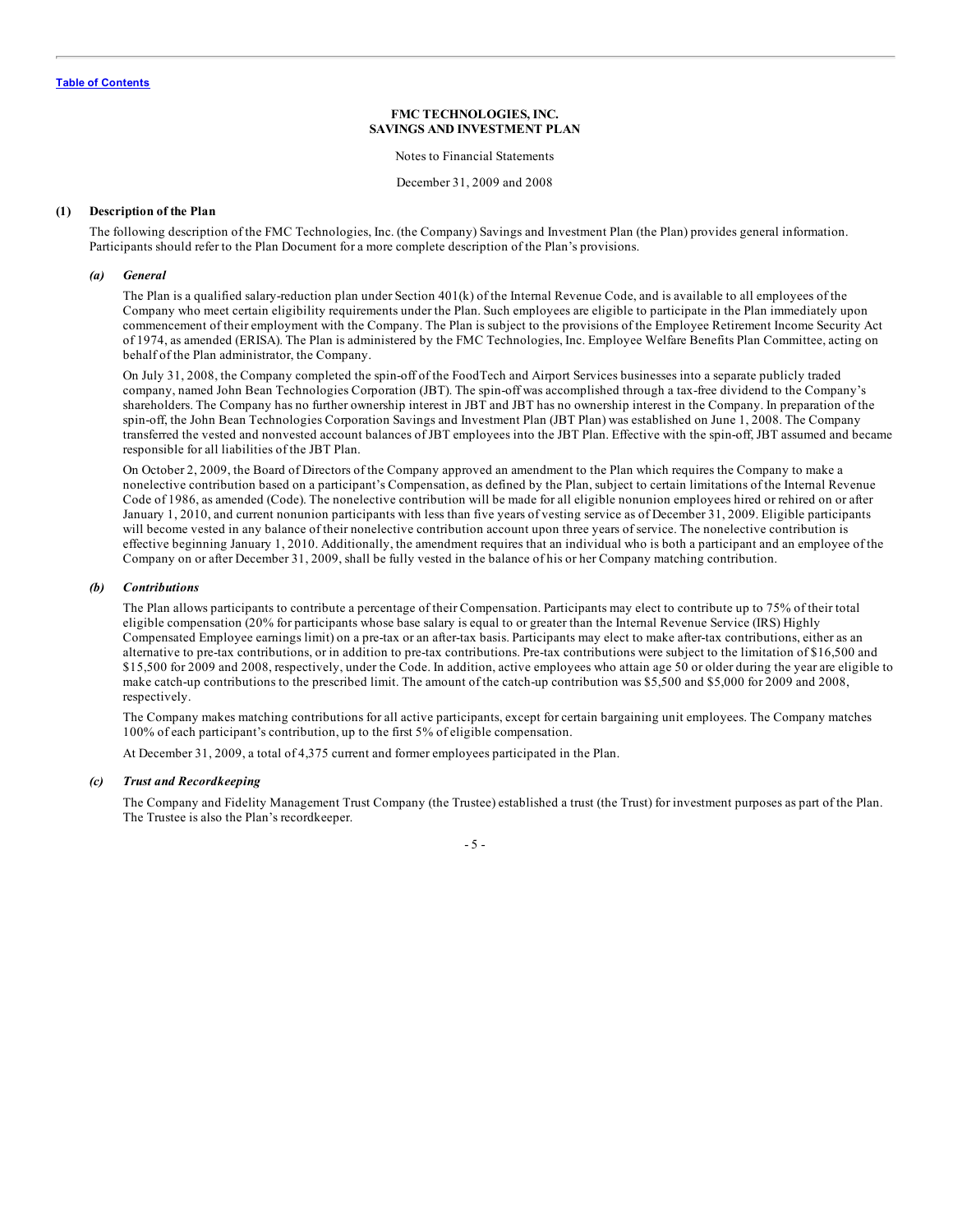#### *(d) Investment Options*

Participants have the option of investing their contributions and the Company's matching contributions among one or all of the available investment options. Participants may transfer some or all of the balances out of any fund into one or any combination of the other funds at any time.

#### *(e) Vesting*

Participants are immediately vested in their elective contributions plus actual earnings thereon.

Prior to December 31, 2009, vesting in the Company's matching contributions and related earnings was determined according to the following graduated schedule based on years of service. Additionally, an individual who was a participant and an employee became fully vested in his or her Company matching contributions and related earnings upon attainment of age 55, death, or termination of employment by reason of total or permanent disability.

| <b>Years of Service</b> | <b>Percent Vested</b> |
|-------------------------|-----------------------|
| Fewer than 2            | $0\%$                 |
| 2 but fewer than 3      | 20%                   |
| 3 but fewer than 4      | 40%                   |
| 4 but fewer than 5      | 60%                   |
| 5 or more               | $100\%$               |

Effective December 31, 2009, an individual who is both a participant and an employee of the Company is 100% vested in the balance of his or her Company matching contributions and related earnings.

#### *(f) Payment of Benefits and Forfeitures*

Upon termination of service, death, disability or attainment of age 59 1/2, any participant may elect to immediately receive a lump sum distribution equal to the vested interest of his or her account. Participants may, upon termination, elect to defer their lump sum distribution or receive annual installments. If a participant is not fully vested in the Company's contributions to his or her account on the date of termination of his or her employment, the nonvested portion is forfeited. Forfeitures are used to pay certain administrative expenses of the Plan and to reduce future Company contributions to the Plan. During 2009 and 2008, forfeitures of \$786,000 and \$682,000, respectively, were used to pay certain administrative expenses of the Plan and to reduce Company contributions. The forfeited balances held in the Plan as of December 31, 2009 and 2008, were \$382,000 and \$334,000, respectively.

#### *(g) Administrative Expenses*

Certain administrative expenses of the Plan are paid by the Trustee out of the assets of the Plan and constitute a charge upon the respective investment funds or upon the individual participants' accounts. Certain other plan expenses may be paid by the Plan from the forfeitures balance, or by the Company.

#### *(h) Withdrawals and Loans*

The Plan allows participants to make in-service and hardship cash withdrawals (subject to income taxation and IRS penalties) of some or all of their vested account balances. Eligible participants may also receive money from the Plan in the form of loans. The minimum that may be borrowed is \$1,000. The maximum that may be borrowed is the lesser of \$50,000, as adjusted, or 50% of the participant's vested account balance. Loans, which are secured by the participant's vested account balance, must be repaid over a time period not to exceed 60 months with interest at a reasonable rate as determined by the Plan administrator. A participant may have no more than two loans outstanding at any one time.

### *(i) Plan Termination*

The Company has the right under the Plan to discontinue its contributions at any time and to terminate the Plan subject to the provisions of the Plan and ERISA, but has not expressed any intent to do so. In the event of plan termination, participants will become 100% vested in their account balances.

#### *(j) Participant Accounts*

A separate account is maintained for each participant. Each participant's account is credited with the participant's contributions, the Company's matching contributions and an allocation of Plan earnings and charged with an

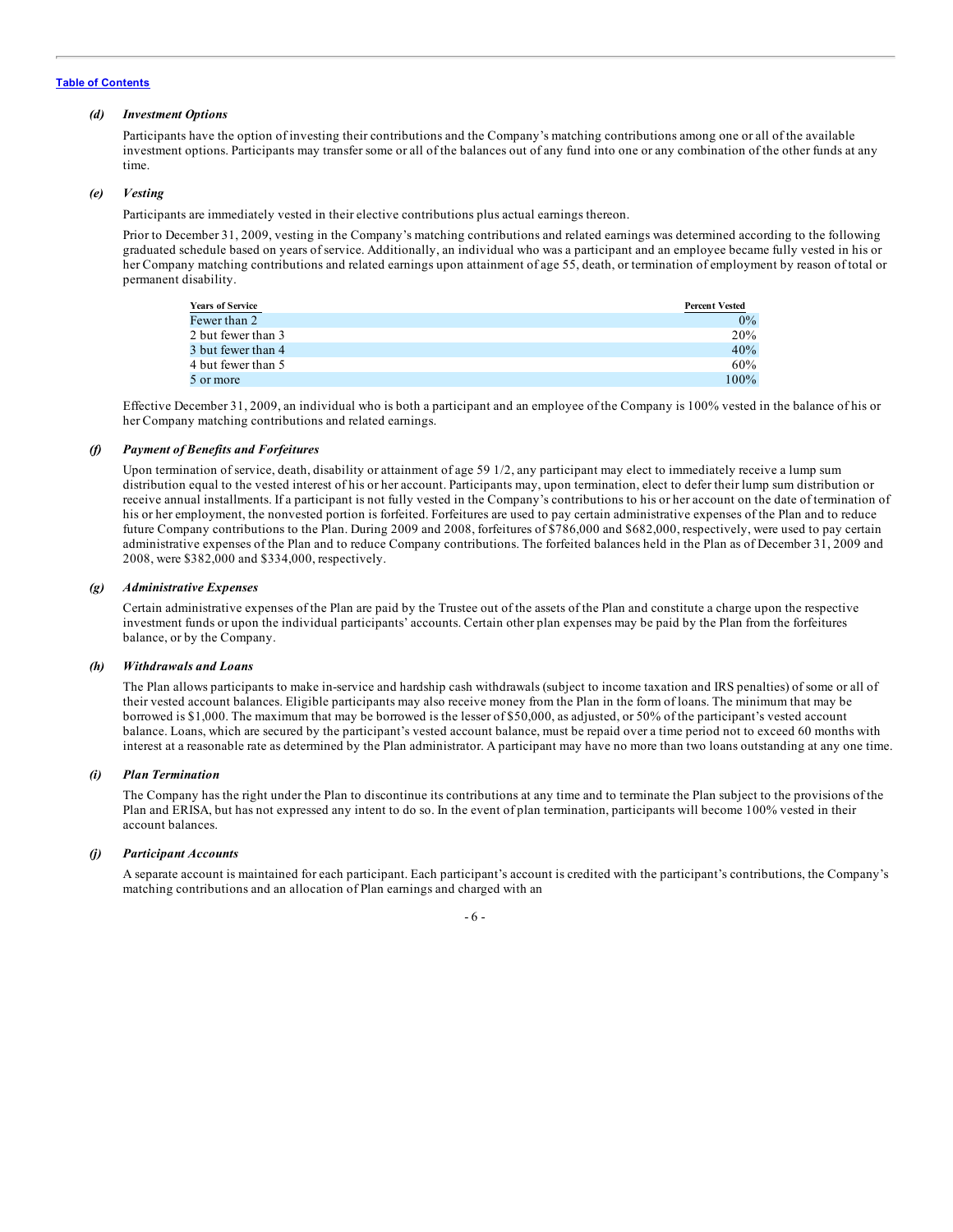allocation of administrative expenses and Plan losses. Allocations of Plan earnings and losses are based on the participant's account balance while a fixed amount is charged to each participant's account for administrative expenses. The benefit to which a participant is entitled is the benefit that can be provided from the participant's vested account.

#### **(2) Summary of Significant Accounting Policies**

The following are the significant accounting policies followed by the Plan:

#### *(a) Basis of Accounting*

The Plan's financial statements are prepared on the accrual basis of accounting in accordance with accounting principles generally accepted in the United States of America.

#### *(b) Recently Adopted Accounting Standards*

Effective June 15, 2009, the Plan adopted the provisions of a new accounting standard issued by the Financial Accounting Standards Board (FASB) which address the factors that determine whether there has been a significant decrease in the volume and level of activity for an asset or liability when compared to the normal market activity. In addition, the presentation of the fair value hierarchy is required to be presented by major security type as described in the FASB Accounting Standards Codification Topic Investments – Debt and Equity Securities. The new standard was applied prospectively (see Note 5) and the adoption of this standard did not have a material impact on the Plan's financial statements.

#### *(c) Investment Valuation and Income Recognition*

The Plan's investments are stated at fair value. See Note 5 for discussion of fair value measures.

Purchases and sales of securities are recorded on a trade date basis. The Plan presents in the statements of changes in net assets available for benefits the net (depreciation) appreciation in the fair value of its investments which consists of the related (losses) gains and the unrealized (depreciation) appreciation on these investments. Dividends are recorded on the record date. Interest income is recorded on the accrual basis.

#### *(d) Fully Benefit-Responsive Benefit Contracts*

Investment contracts held by a defined contribution plan are required to be reported at fair value. However, contract value is the amount participants would receive if they were to initiate permitted transactions under the terms of the plan. Therefore, contract value is the relevant measurement attribute for that portion of the net assets available for benefits of a defined-contribution plan attributable to fully benefitresponsive investment contracts. The statements of net assets available for benefits present the difference between the fair value of the investment contracts and their contract value. The statements of changes in net assets available for benefits are prepared on a contract value basis, which represents the principal balances of the contracts, plus accrued interest at the stated rate, net of payments received and contract charges by the insurance company.

The Plan holds investments in a fully benefit-responsive benefit contract, Fidelity Managed Income Portfolio II Class 2 Fund ("Fidelity MIP II Fund"). The contract value of the Fidelity MIP II Fund was \$56,056,000 and \$48,529,000 as of December 31, 2009 and 2008, respectively.

#### *(e) Use of Estimates*

The preparation of financial statements in conformity with generally accepted accounting principles requires the Plan administrator to make estimates and assumptions that affect the reported amounts of assets, liabilities and changes therein and disclosure of contingent assets and liabilities at the date of the financial statements. Actual results could differ from these estimates.

#### *(f) Risk and Uncertainties*

The Plan invests in various investment securities. Investment securities are exposed to various risks, such as interest rate, credit risk and overall market volatility. Due to the level of risk associated with certain investment securities, it is reasonably possible that changes in the values of investment securities will occur in the near term and that such changes could materially affect participants' account balances and the amounts reported in the statements of net assets available for benefits.

# *(g) Payment of Benefits*

Benefit distributions to participants are recorded when paid.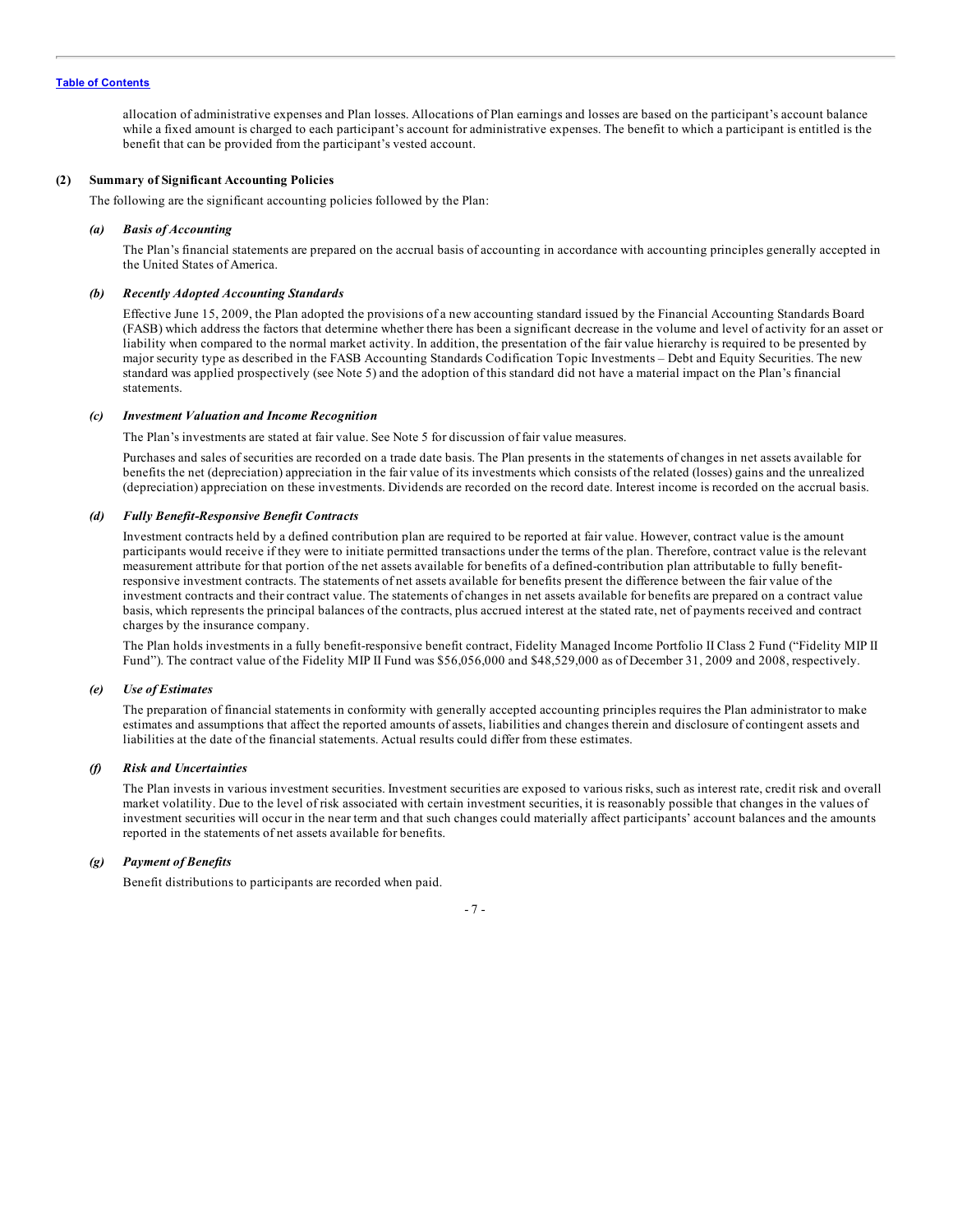### **(3) Party-in-Interest Transactions**

The Trustee provides certain accounting and administrative services to the Plan for which approximately \$236,000 and \$221,000 of expenses were charged for the years ended December 31, 2009 and 2008, respectively. Certain Plan investments, amounting to \$174,581,000 and \$131,356,000 at December 31, 2009 and 2008, respectively, are units of funds managed by the Trustee.

Certain employees and officers of the Company, who may also participate in the Plan, perform administrative services to the Plan at no cost.

A significant portion of the Plan's assets are invested in common stock of the Company. At December 31, 2009 and 2008, the Plan held 2,835,409 and 3,172,333 shares of common stock of the Company, respectively, with fair value of \$164,000,000 and \$75,597,000, respectively, and a cost basis of \$78,488,000 and \$84,716,000, respectively.

#### **(4) Investments**

Investments at fair value, which represent 5% or more of the Plan's assets available for benefits, are separately identified below:

|                                                       | December 31. |          |
|-------------------------------------------------------|--------------|----------|
| (In thousands)                                        | 2009         | 2008     |
| FMCTI Stock Fund                                      | \$164,000    | \$75,597 |
| Fidelity MIP II CL 2 Fund                             | 55.361       | 46.637   |
| Fidelity Retirement Government Money Market Portfolio | 29.997       | 24,014   |

The Plan's investments (including investments bought, sold, and held during the year) appreciated (depreciated) in value as follows:

|                                 |           | Year Ended December 31. |
|---------------------------------|-----------|-------------------------|
| (In thousands)                  | 2009      | 2008                    |
| Common stock                    | \$108,159 | \$ (60.952)             |
| Registered investment companies | 25,478    | (58, 120)               |
| Common / collective trusts      | 1,857     | (3,775)                 |
|                                 | \$135,494 | \$(122.847)             |

#### **(5) Fair Value Measurements**

Fair value is defined as the price that would be received to sell an asset in an orderly transaction between market participants at the reporting date. The fair value framework requires the categorization of assets and liabilities into three levels based upon the assumptions (inputs) used to price the assets or liabilities. Level 1 provides the most reliable measure of fair value, whereas Level 3 generally requires significant management judgment. The three levels are defined as follows:

- *Level 1*: Unadjusted quoted prices in active markets for identical assets and liabilities.
- *Level 2*: Observable inputs other than those included in Level 1. For example, quoted prices for similar assets or liabilities in active markets or quoted prices for identical assets or liabilities in inactive markets.
- *Level 3*: Unobservable inputs reflecting management's own assumptions about the inputs used in pricing the asset or liability.
- The following is a description of the valuation methodologies used for assets measured at fair value:
- *Common stock*: Valued at the closing price reported on the active market on which the security is traded.
- *Interest bearing cash*: Valued at cost, which approximates fair value.
- *Registered investment companies*: Valued at quoted market prices, which represent the net asset value of the securities held in such funds at yearend.
- *Stable value fund*: Valued at the net asset value of the shares held by the Plan at year-end, which is based on the fair value of the underlying investments using information reported by the investment advisor at year-end.

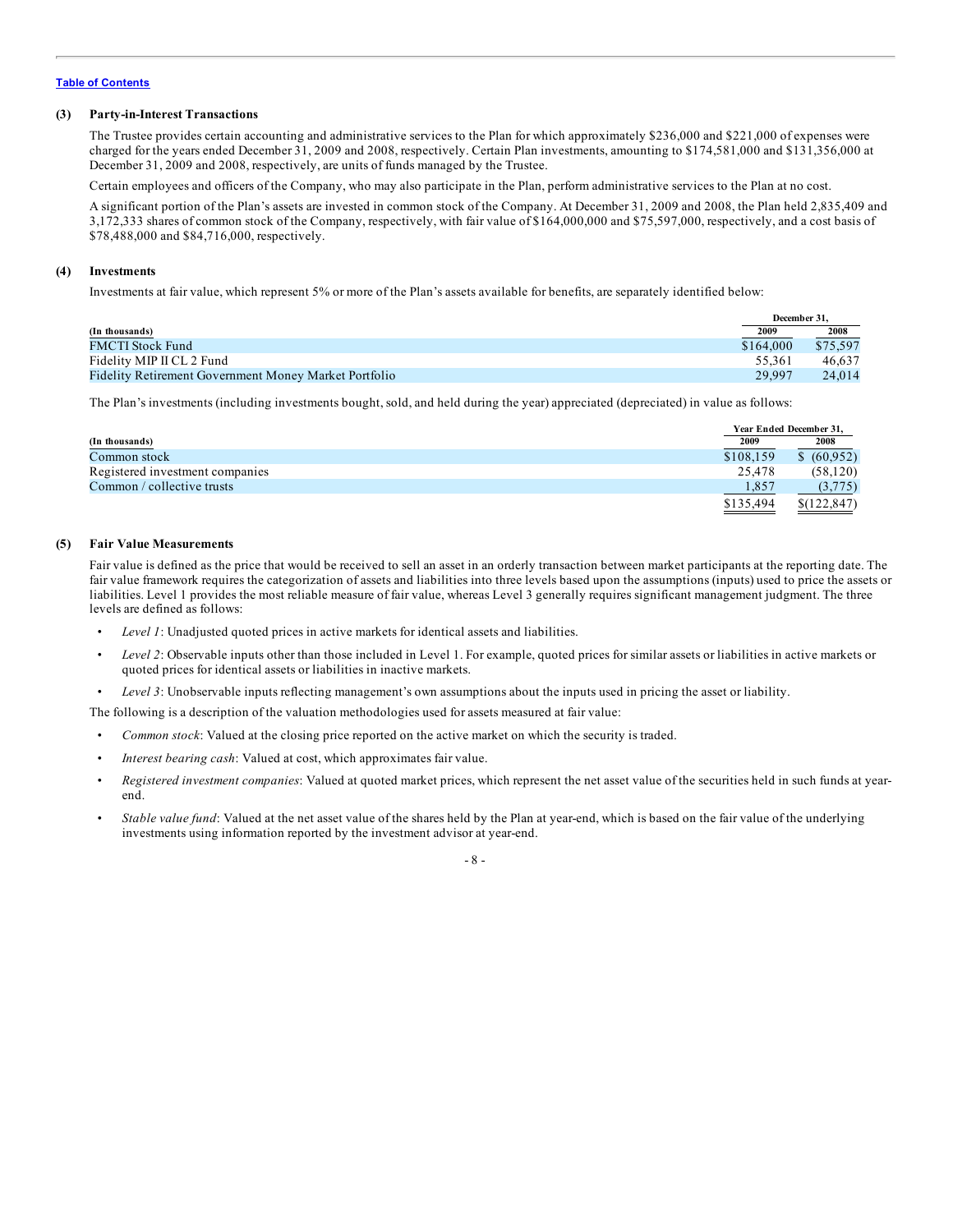- *Common / collective trust*: Valued at the net asset value of the shares held by the Plan at year-end, which is based on the fair value of the underlying investments using information reported by the investment advisor at year-end.
- *Participant loans*: Valued at amortized cost, which approximates fair value.

The methods described above may produce a fair value calculation that may not be indicative of net realizable value or reflective of future fair values. Furthermore, while the Plan believes its valuation methods are appropriate and consistent with other market participants, the use of different methodologies or assumptions to determine the fair value of certain financial instruments could result in a different estimate of fair value at the reporting date.

Assets measured at fair value are as follows:

| (In thousands)                   |     | December 31, 2009 | Level 1   | Level 2       | Level 3     |
|----------------------------------|-----|-------------------|-----------|---------------|-------------|
| Common stock                     | \$. | 164,000           | \$164,000 | $\mathbf{s}$  | $\mathbf S$ |
| Interest bearing cash            |     | 7,376             |           | 7,376         |             |
| Registered investment companies: |     |                   |           |               |             |
| U.S. equity-large cap funds      |     | 44,969            | 44,969    |               |             |
| U.S. equity—mid cap funds        |     | 7,793             | 7,793     |               |             |
| U.S. equity—small cap funds      |     | 6,199             | 6,199     |               |             |
| International equity funds       |     | 28,964            | 28,964    |               |             |
| Target date retirement funds     |     | 16,546            | 16,546    |               |             |
| Fixed income funds               |     | 24,630            | 24,630    |               |             |
| Stable value funds               |     | 85,358            |           | 85,358        |             |
| Common / collective trust fund   |     | 8,502             |           | 8,502         |             |
| Participant loans                |     | 10,212            |           |               | 10,212      |
| Total assets at fair value       |     | 404,549           | \$293,101 | \$101,236     | \$10,212    |
| (In thousands)                   |     | December 31, 2008 | Level 1   | Level 2       | Level 3     |
| Common stock                     | \$  | 78,881            | \$78,881  | $\mathcal{S}$ | $s =$       |
| Interest bearing cash            |     | 4,191             |           | 4,191         |             |
| Registered investment companies  |     | 114,383           | 114,383   |               |             |
| Common / collective trusts       |     | 52,862            |           | 52,862        |             |
| Participant loans                |     | 9,593             |           |               | 9,593       |
| Total assets at fair value       | \$  | 259,910           | \$193,264 | \$57,053      | \$9,593     |

The changes in the fair value of the Plan's participant loans are as follows:

|                                                  | Year Ended December 31. |          |
|--------------------------------------------------|-------------------------|----------|
| (In thousands)                                   | 2009                    | 2008     |
| Balance, beginning of year                       | 9.593                   | \$14.085 |
| Purchases, sales issuances and settlements (net) | 619                     | (4, 492) |
| Balance, end of year                             | \$10.212                | 9.593    |

## **(6) Income Taxes**

The Plan obtained its latest determination letter on November 6, 2009, in which the IRS stated that the Plan, as then designed, was in compliance with the applicable requirements of the Code. The Plan has been amended since receiving the determination; however, the Plan administrator and the Plan's tax counsel believe that the Plan, as amended, is designed and is currently being administered in compliance with the applicable requirements of the Code. Therefore, the Plan administrator believes that the Plan is qualified and the related trust is tax-exempt as of December 31, 2009.

- 9 -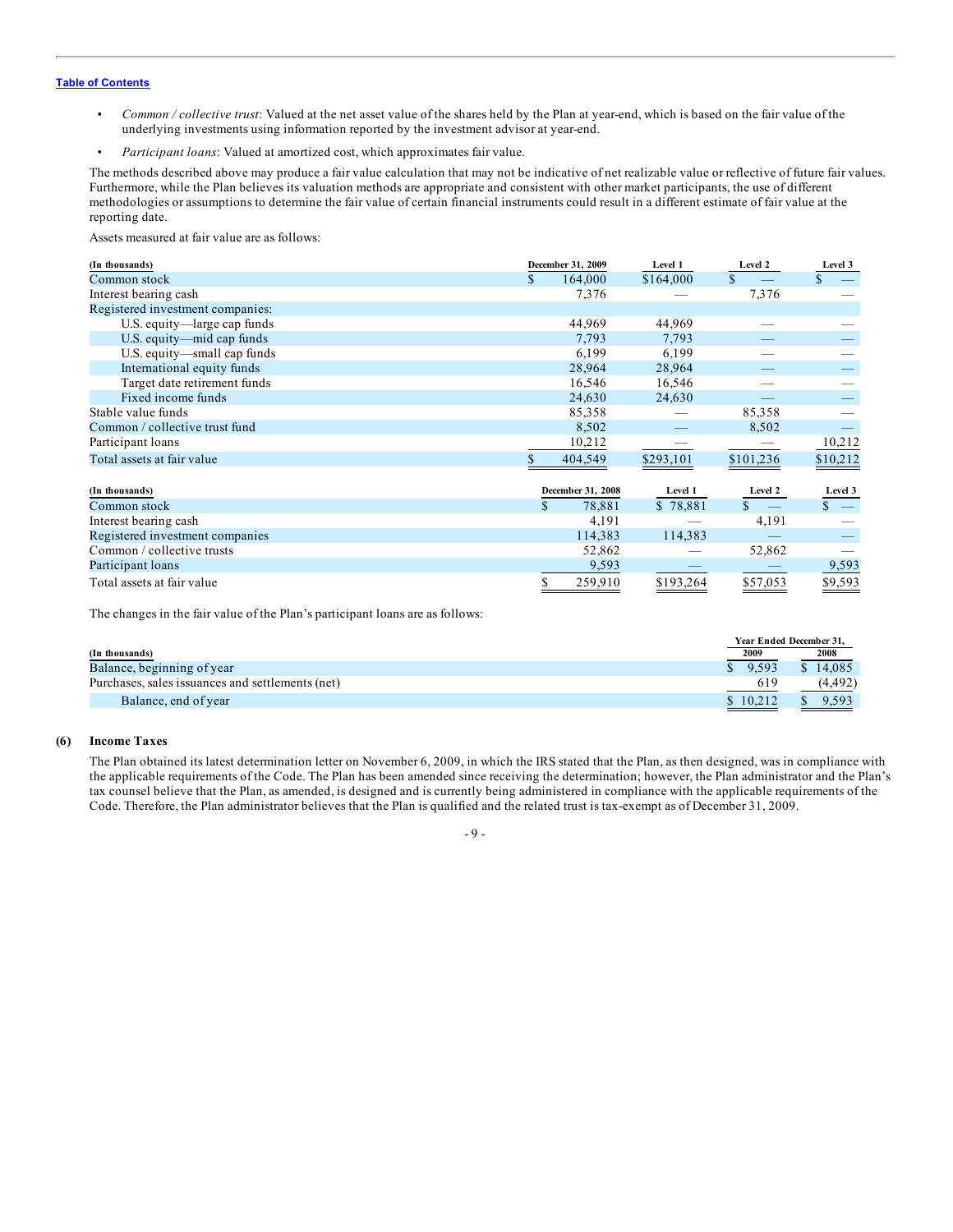# **(7) Reconciliation of Financial Statements to Form 5500**

The following is a reconciliation of net assets available for benefits per the financial statements to the Form 5500 at December 31, 2009 and 2008:

|                                                                                                                | December 31. |           |
|----------------------------------------------------------------------------------------------------------------|--------------|-----------|
| (In thousands)                                                                                                 | 2009         | 2008      |
| Net assets available for benefits per the financial statements, contract value                                 | \$405.510    | \$261,895 |
| Less: Adjustment from fair value to contract value for interest in collective trust relating to fully benefit- |              |           |
| responsive investment contracts                                                                                | (696)        | (1,892)   |
| Net assets available for benefits per the Form 5500, fair value                                                | \$404,814    | \$260,003 |

The following is a reconciliation of the changes in net assets available for benefits per the financial statements to the Form 5500 for the years ended December 31, 2009 and 2008:

|                                                                                                                                     |           | Year Ended December 31. |
|-------------------------------------------------------------------------------------------------------------------------------------|-----------|-------------------------|
| (In thousands)                                                                                                                      | 2009      | 2008                    |
| Increase (Decrease) in net assets available for benefits per financial statements                                                   | \$143,615 | $$$ (364,520)           |
| Less: Adjustment from fair value to contract value for interest in collective trust relating to fully benefit-responsive investment |           |                         |
| contracts                                                                                                                           |           |                         |
| Prior year adjustment                                                                                                               | 1.892     | 535                     |
| Current year adjustment                                                                                                             | (696)     | (1,892)                 |
| Increase (Decrease) in net assets available for benefits per the Form 5500                                                          | \$144,811 | $$$ (365,877)           |
|                                                                                                                                     |           |                         |

- 10 -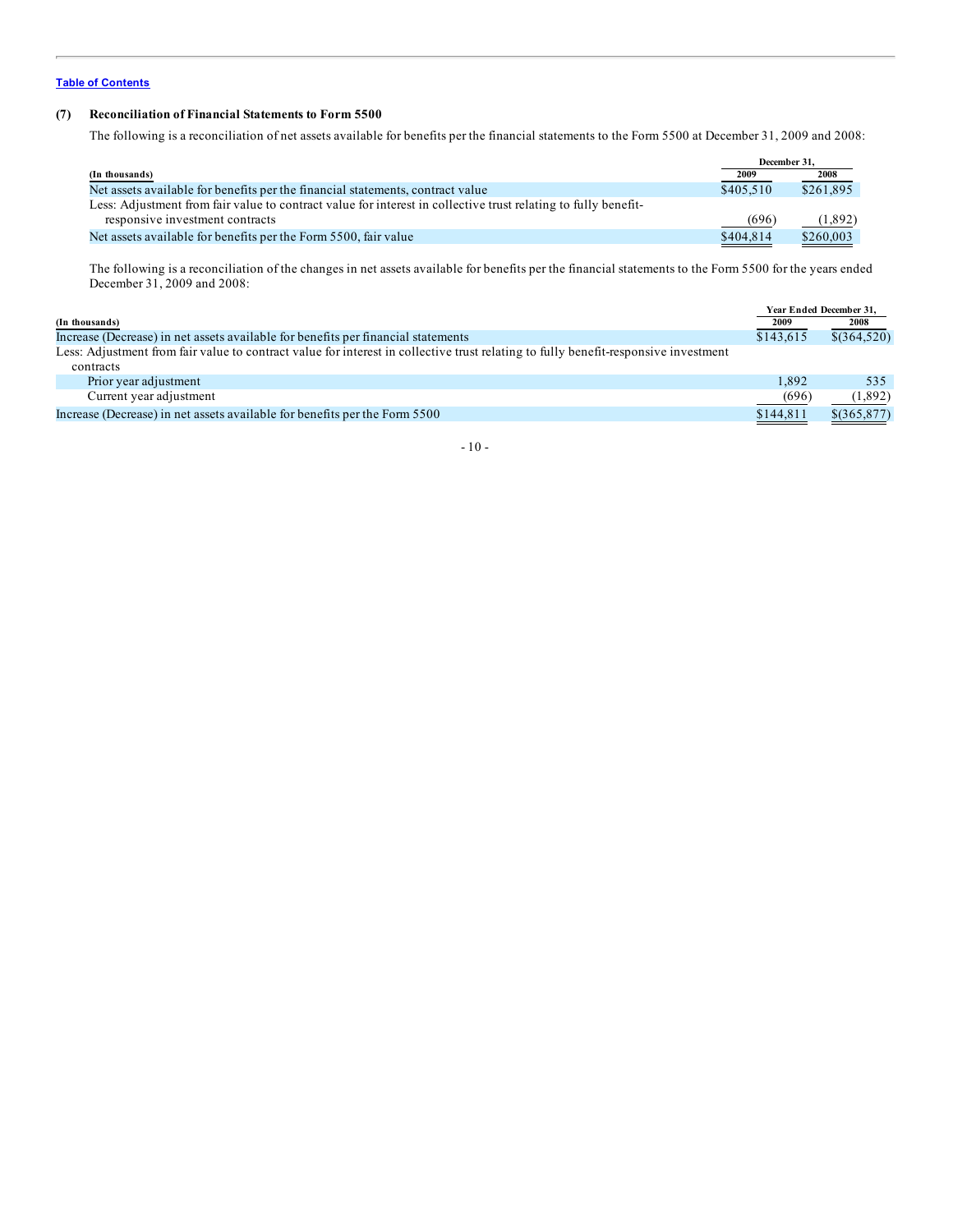Form 5500 Schedule H, Part IV, Line 4i – Schedule of Assets (Held at End of Year)

December 31, 2009

# (In thousands)

<span id="page-12-0"></span>

| $\frac{(\mathbf{a})}{*}$ | (b) Identity of issuer, borrower,<br>lessor, or similar party | (c) Description of investment including maturity date,<br>number of shares or units, rate of interest, collateral,<br>and par or maturity value | $(d) Cost**$ | (e) Current<br>value |
|--------------------------|---------------------------------------------------------------|-------------------------------------------------------------------------------------------------------------------------------------------------|--------------|----------------------|
|                          | FMCTI Stock Fund (FMC Technologies, Inc. Common<br>Stock)     | FMC Technologies, Inc. Common Stock, 2,835,409 shares                                                                                           | N/A          | \$164,000            |
| $\ast$                   | <b>FMCTI</b> Institutional Cash Portfolio                     | Interest-Bearing Cash                                                                                                                           | N/A          | 7,376                |
|                          | Franklin Mutual Quest CL Z Fund                               | International Equity Fund                                                                                                                       | N/A          | 12,130               |
|                          | Sequoia Fund                                                  | Large Cap Value Fund                                                                                                                            | N/A          | 12,880               |
| $\ast$                   | <b>Fidelity Puritan Fund</b>                                  | <b>Balanced Fund</b>                                                                                                                            | N/A          | 4,801                |
| $\ast$                   | Fidelity Magellan Fund                                        | Large Cap Growth Fund                                                                                                                           | N/A          | 6,457                |
|                          | Eaton Vance Large-Cap Value Fund CLI                          | Large Cap Value Fund                                                                                                                            | N/A          | 341                  |
| $\ast$                   | Fidelity Blue Chip Growth Fund                                | Large Cap Growth Fund                                                                                                                           | N/A          | 7,779                |
| $\ast$                   | Fidelity Low-Priced Stock Fund                                | Mid Cap Value Fund                                                                                                                              | N/A          | 12,711               |
| $\ast$                   | Fidelity Diversified International Fund                       | International Equity Fund                                                                                                                       | N/A          | 16,834               |
|                          | PIMCO Total Return Fund - Administrative Class                | <b>Bond Mutual Fund</b>                                                                                                                         | N/A          | 16,413               |
|                          | MSIFT Mid Cap Growth Portfolio – Administrative Class         | Mid Cap Growth Fund                                                                                                                             | N/A          | 7,793                |
|                          | Royce Low-Priced Stock Fund                                   | Small Cap Value Fund                                                                                                                            | N/A          | 6,199                |
| ∗                        | Fidelity Capital & Income Fund                                | High Yield Bond Fund                                                                                                                            | N/A          | 8,217                |

**(Continued)**

# $\sim 11$  -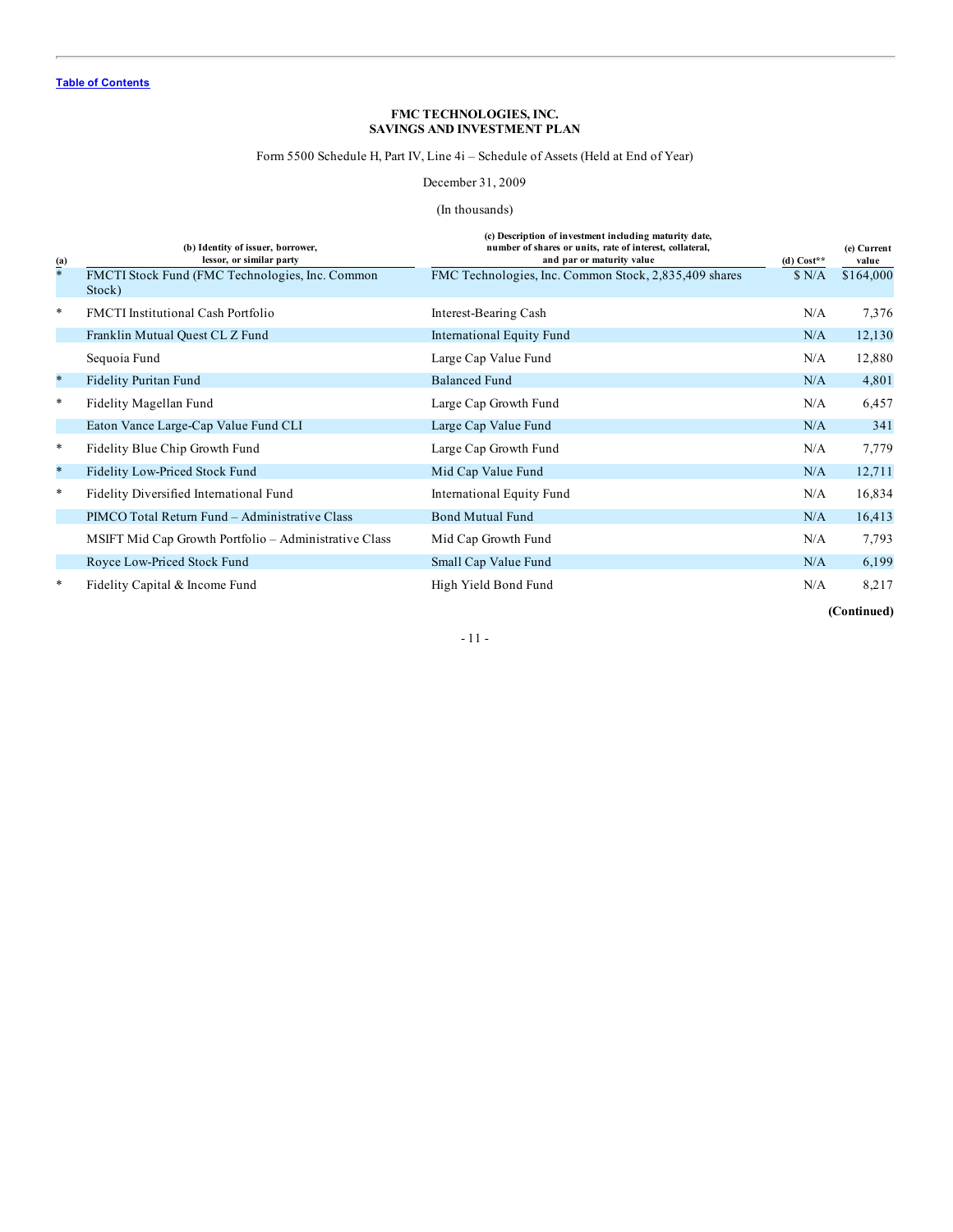# Form 5500 Schedule H, Part IV, Line 4i – Schedule of Assets (Held at End of Year), Continued

December 31, 2009

## (In thousands)

| $\frac{(\mathbf{a})}{*}$ | (b) Identity of issuer, borrower,<br>lessor, or similar party                    | (c) Description of investment including maturity date,<br>number of shares or units, rate of interest, collateral,<br>and par or maturity value | (d) $Cost**$             | (e) Current<br>value             |
|--------------------------|----------------------------------------------------------------------------------|-------------------------------------------------------------------------------------------------------------------------------------------------|--------------------------|----------------------------------|
|                          | Fidelity Freedom Funds:                                                          |                                                                                                                                                 |                          |                                  |
|                          | Freedom Income Fund<br>Freedom 2000 Fund                                         | Asset allocation series funds, which primarily invest in other<br>Fidelity mutual funds (stock, bond and money market)                          | N/A<br>N/A               | 1,111<br>462                     |
|                          | Freedom 2010 Fund<br>Freedom 2020 Fund<br>Freedom 2030 Fund<br>Freedom 2040 Fund | basing asset allocation on a target retirement date.                                                                                            | N/A<br>N/A<br>N/A<br>N/A | 3,072<br>4,897<br>3,889<br>3,115 |
| $\ast$                   | Fidelity MIP II CL 2 Fund                                                        | Stable Value Fund - Portfolio includes investment contracts<br>offered by major insurance companies and other approved<br>institutions          | N/A                      | 55,361                           |
| $\ast$                   | Fidelity Retirement Government Money Market Portfolio                            | Stable Value Fund                                                                                                                               | N/A                      | 29,997                           |
| $\ast$                   | Fidelity U.S. Equity Index Pool Fund                                             | Common / Collective Index Fund                                                                                                                  | N/A                      | 8,502                            |
| $\ast$                   | Participant loans                                                                | Varying rates of interest $3.84\% - 8.02\%$                                                                                                     |                          | 10,212<br>\$404,549              |

\* Party-in-interest.<br>\*\* Cost is not require

Cost is not required for participant directed funds.

See accompanying notes to financial statements.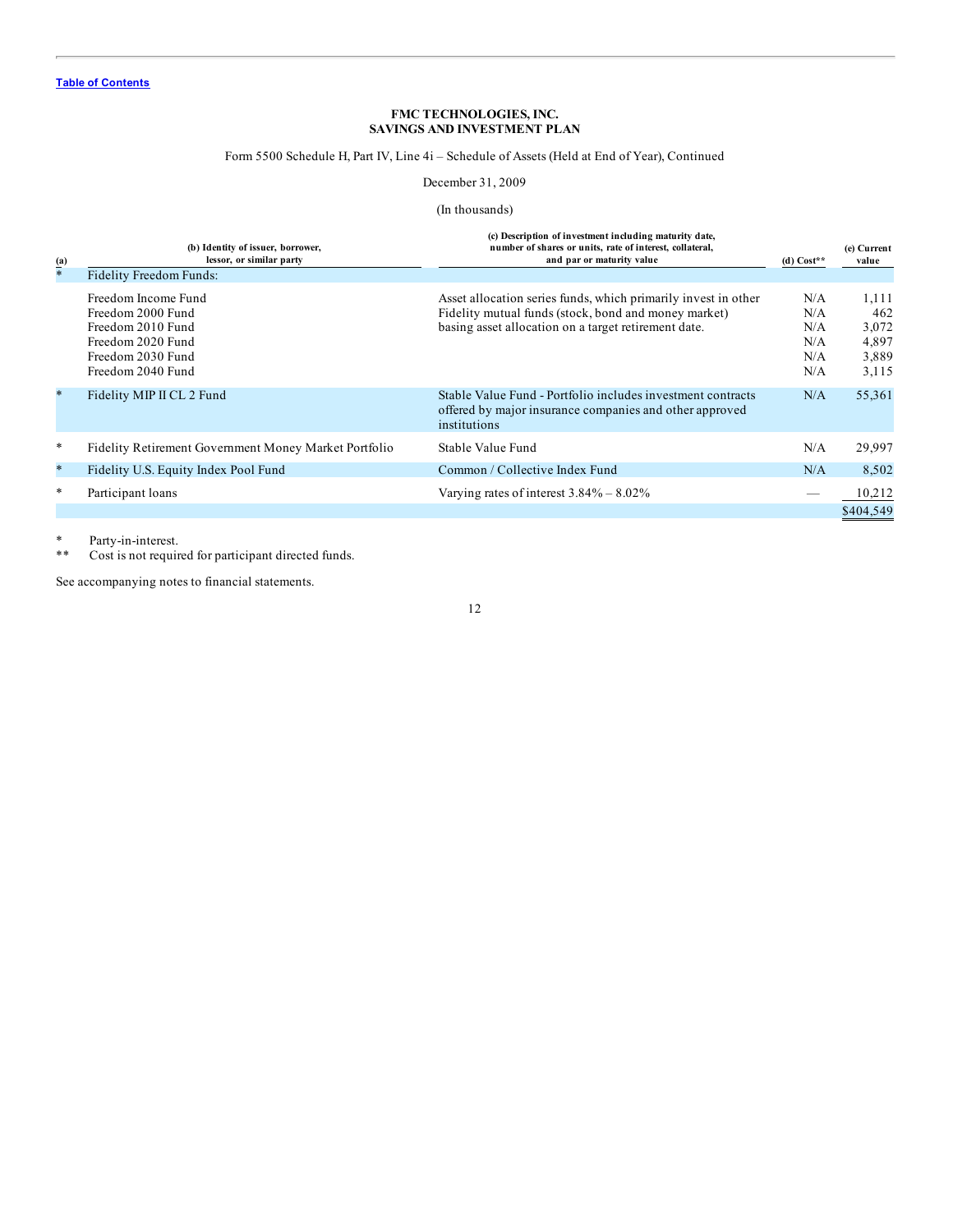# <span id="page-14-0"></span>**SIGNATURES**

The Plan. Pursuant to the requirements of the Securities Exchange Act of 1934, FMC Technologies, Inc., as Plan Administrator, has duly caused this annual report to be signed on its behalf by the undersigned thereunto duly authorized.

> FMC TECHNOLOGIES, INC. SAVINGS AND INVESTMENT PLAN

By: /s/ William H. Schumann, III

William H. Schumann, III Executive Vice President and Chief Financial Officer

Date: June 11, 2010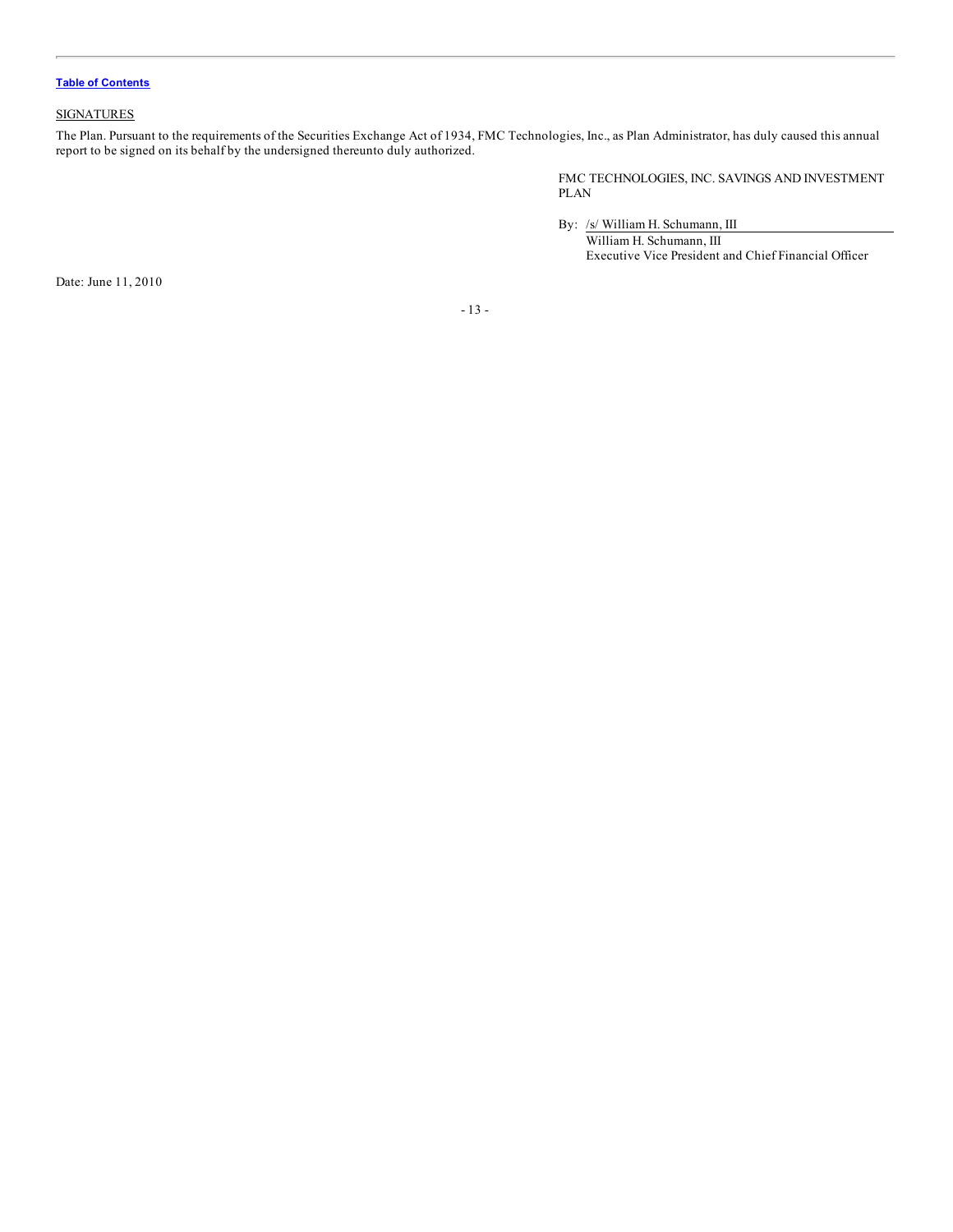## EXHIBIT INDEX

# **NUMBER IN EXHIBIT TABLE DESCRIPTION**

23.1 Consent of Independent Registered Public Accounting Firm (McConnell & Jones LLP) 23.2 Consent of Independent Registered Public Accounting Firm (Grant Thornton LLP)

- 14 -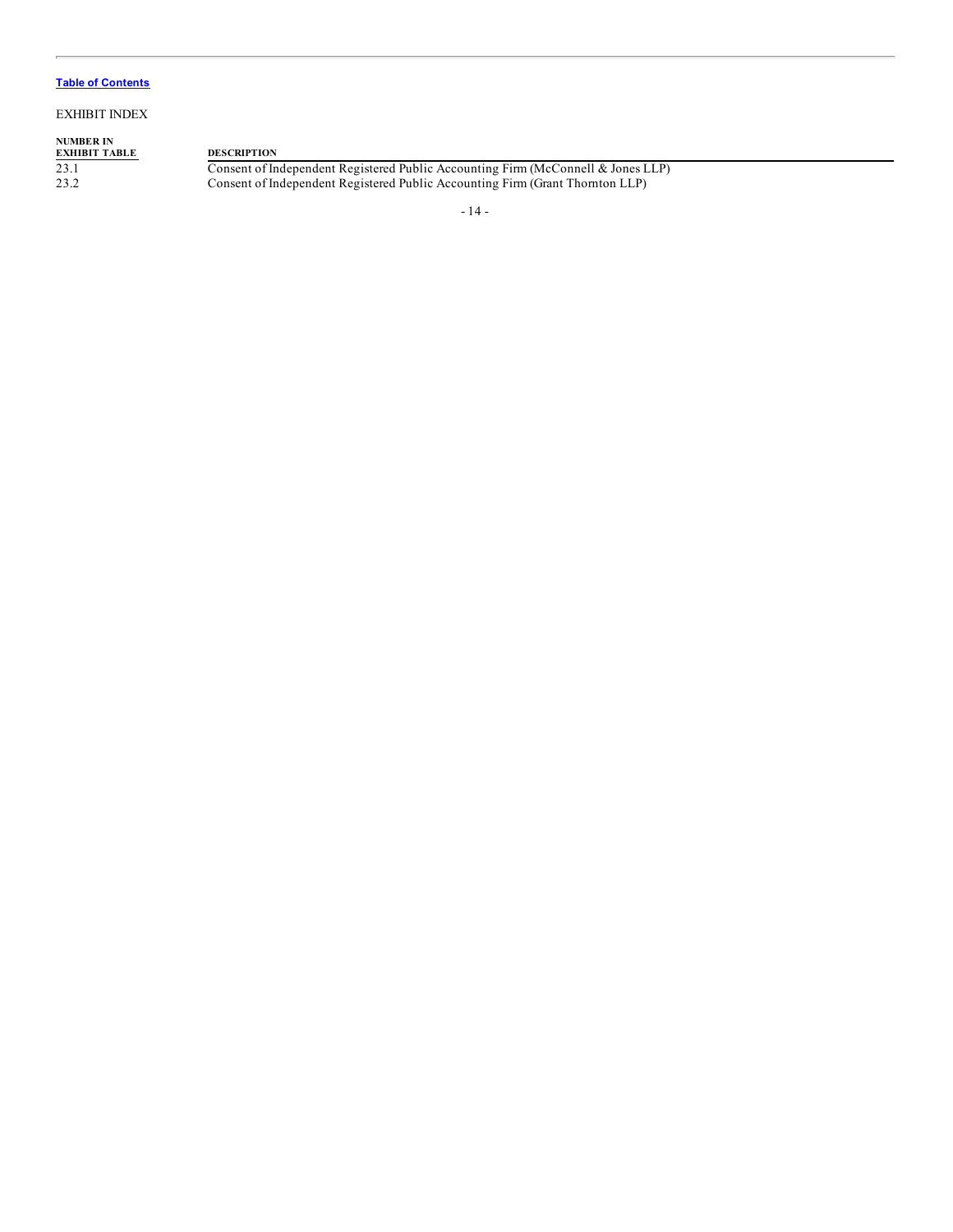#### **CONSENT OF INDEPENDENT REGISTERED PUBLIC ACCOUNTING FIRM**

<span id="page-16-0"></span>We have issued our report dated June 11, 2010, with respect to the financial statements and supplemental schedule of the FMC Technologies, Inc. Savings and Investment Plan on Form 11-K for the year ended December 31, 2009. We hereby consent to the incorporation by reference of said report in the Registration Statement of FMC Technologies, Inc. on Form S-8 (File Nos. 333-76210, 333-76214 and 333-76216 effective January 2, 2002 and File No. 333- 62996 effective June 14, 2001).

/s/ McConnell & Jones LLP

Houston, Texas June 11, 2010

- 15 -